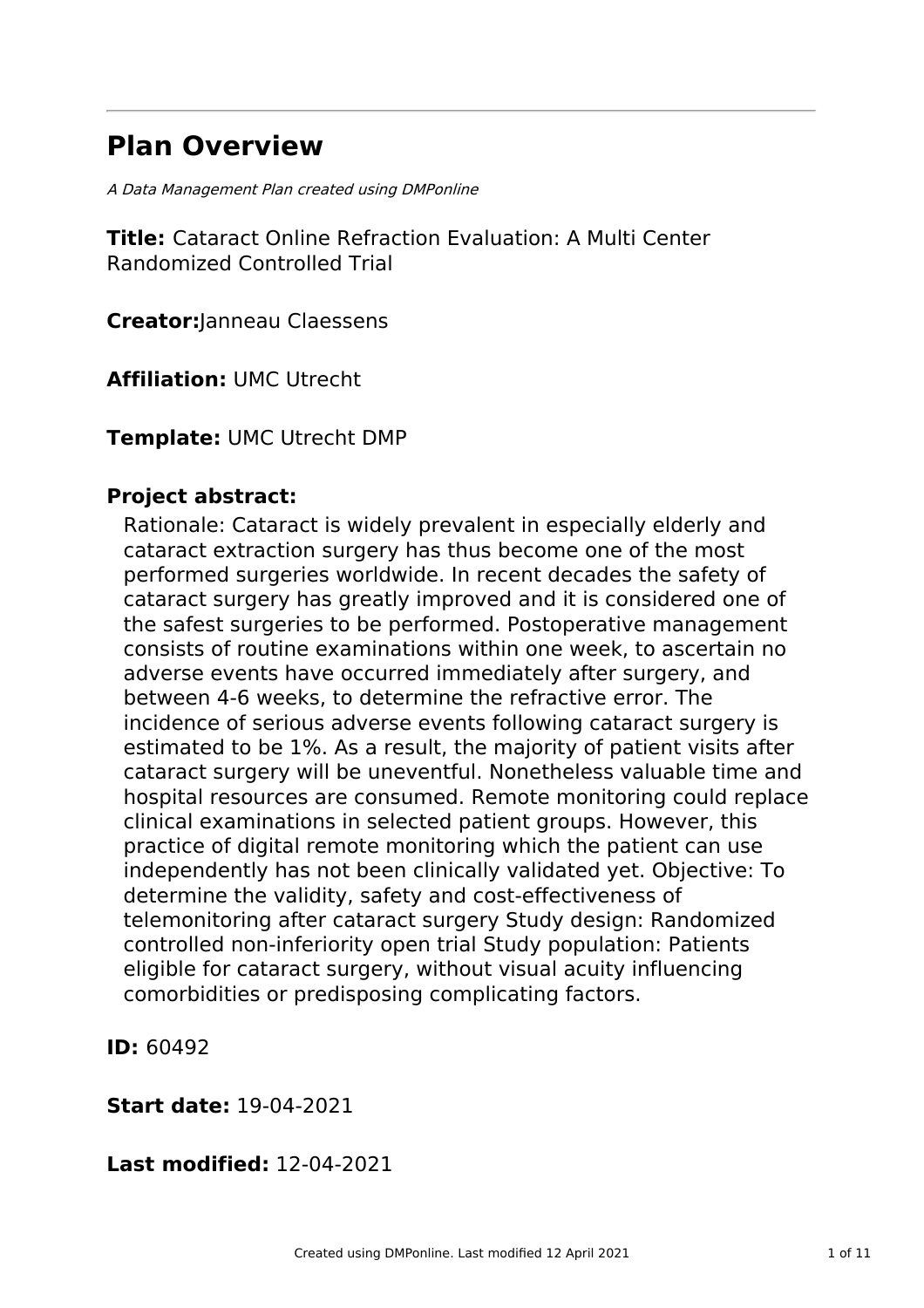### **Grant number / URL:** LSHM20062

### **Copyright information:**

The above plan creator(s) have agreed that others may use as much of the text of this plan as they would like in their own plans, and customise it as necessary. You do not need to credit the creator(s) as the source of the language used, but using any of the plan's text does not imply that the creator(s) endorse, or have any relationship to, your project or proposal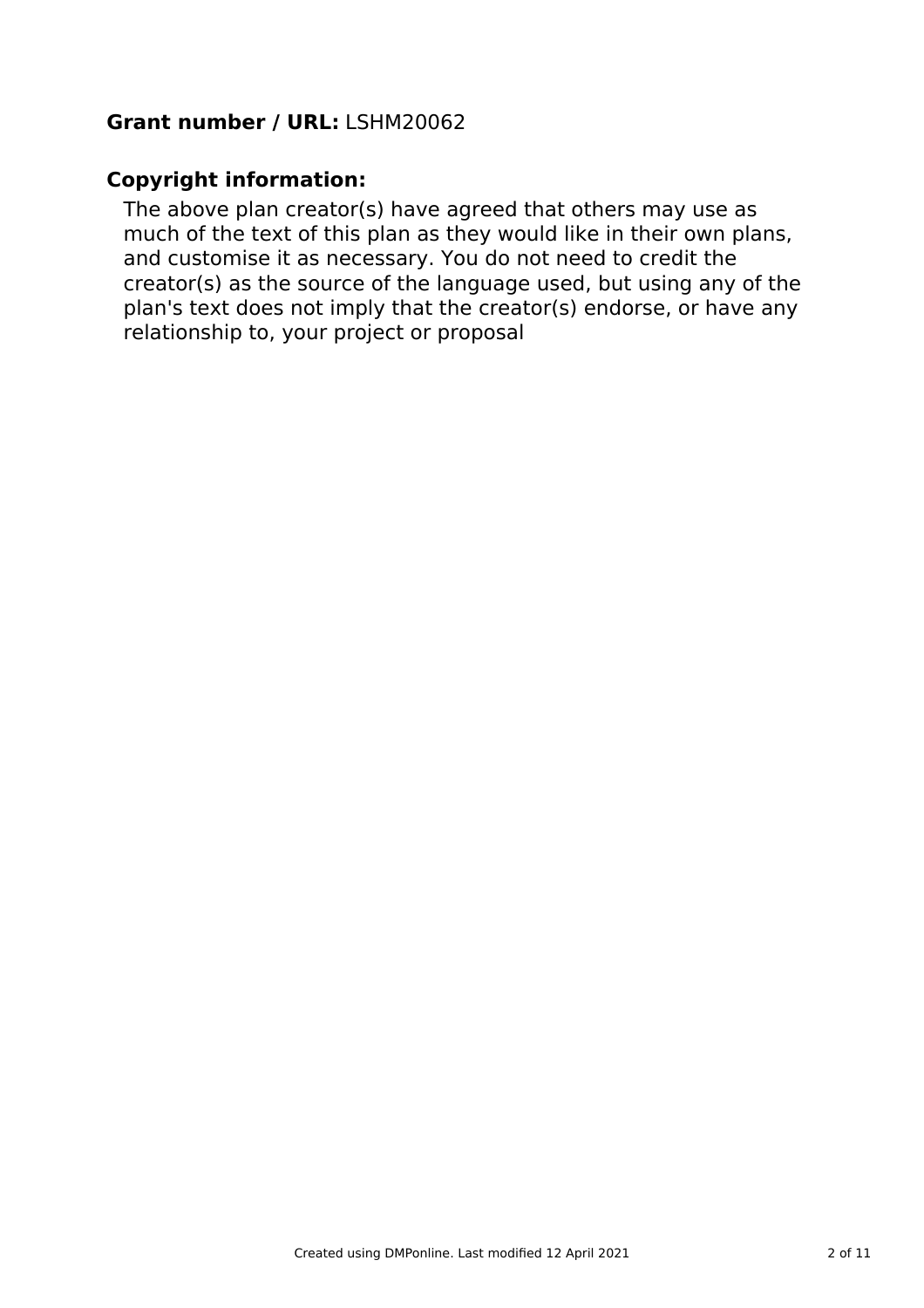# **Cataract Online Refraction Evaluation: A Multi Center Randomized Controlled Trial**

## **1. General features**

### **1.1. Please fill in the table below. When not applicable (yet), please fill in N/A.**

| DMP template version                             | 29 (don't change)                |
|--------------------------------------------------|----------------------------------|
| ABR number (only for human-related<br>research)  | NL74625.041.20                   |
| METC number (only for human-related<br>research) | 21-061                           |
| DEC number (only for animal-related<br>research) |                                  |
| Acronym/short study title                        | <b>CORE-RCT</b>                  |
| Name Research Folder                             | 21-061 CORERCT                   |
| Name Division                                    | Division of Surgical Specialties |
| Name Department                                  | Ophthalmology                    |
| Partner Organization                             |                                  |
| Start date study                                 | 19-04-2021                       |
| Planned end date study                           | 19-04-2023                       |
| Name of datamanager consulted*                   | D. Steins                        |
| Check date by datamanager                        | 29-11-2020                       |

### **1.2 Select the specifics that are applicable for your research.**

- Use of Questionnaires
- Clinical study
- Prospective study
- Multicenter study
- WMO
- Interventional study

### Multicenter:

- 1. University Medical Center Utrecht, Netherlands
- 2. Maastricht University Medical Center, Netherlands
- 3. Universitätsklinikum Tübingen, Germany
- 4. Augenklinik des Universitätsklinikums Ulm, Germany
- 5. Vienna Institute for Research in Ocular Surgery, Austria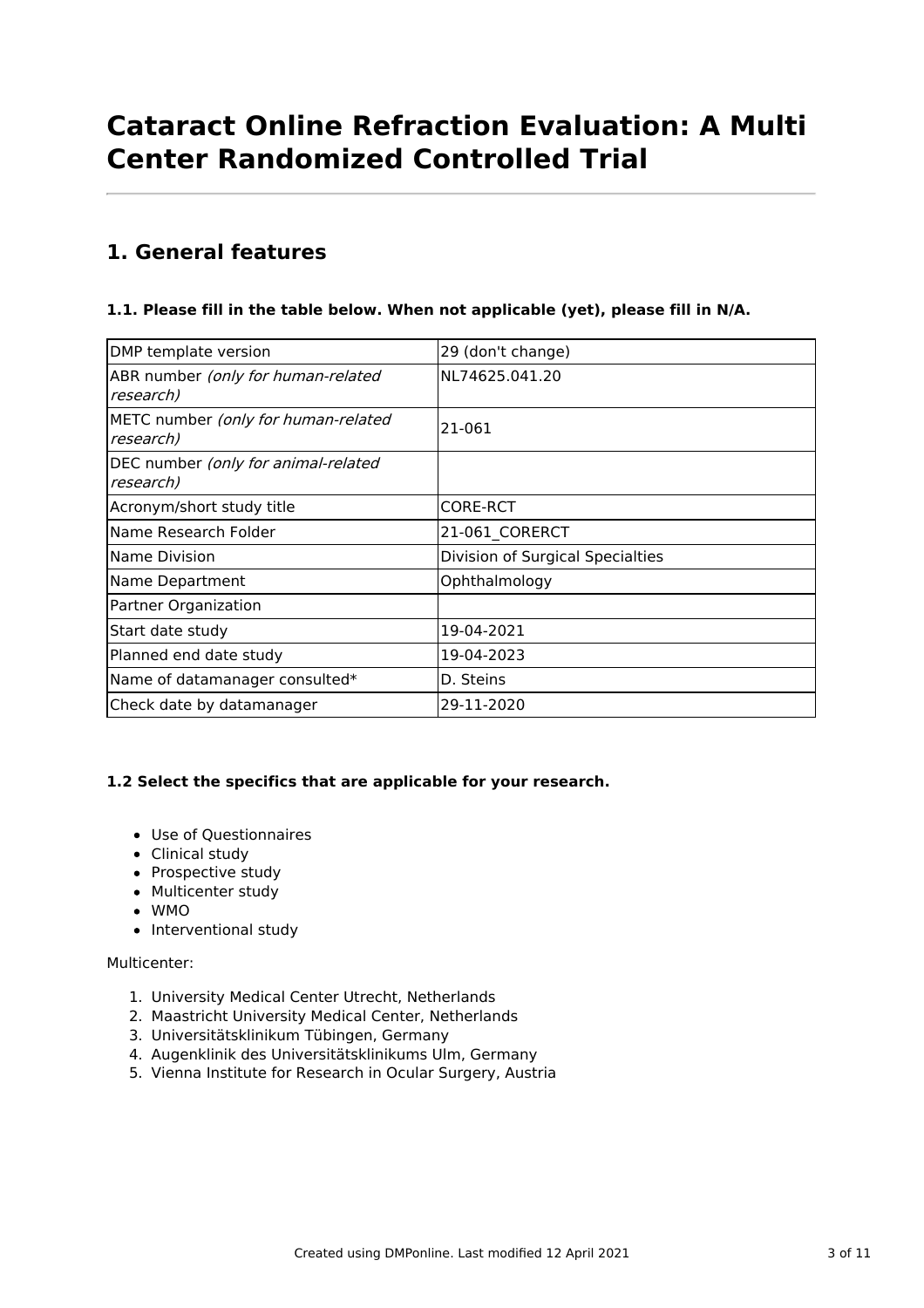# **2. Data Collection**

### **2.1 Give a short description of the research data.**

The aim of this prospective randomized controlled trial is to investigate the validity, safety and cost-effectiveness of the web-based eye test from Easee B.V. [\(www.easee.online/umcu-core](http://www.easee.online/umcu-core)) for telemonitoring purposes in patients (N=84/42) after cataract surgery.

The UMCU endorsed Castor EDC will be the main data capture platform to randomize eligible patients, automatically send questionnaires, and collect the clinical research data, such as sex, age, visual acuity scores, surgical complications or other ophthalmic abnormalities. The data, including data from the web-based eye test, will be manually entered into the Castor's eCRFs. Some information will be written in the consultation fields and has to be manually extracted from our EDP (HiX).

A total of 4 questionnaires will be automatically send to each study participant by Castor EDC. The outcomes/scores of each questionnaire will automatically extracted through Castor after completion.

In a semi-structured interview (3 months follow-up) we will assess the patient's attitudes towards telemonitoring. These interviews will be recorded, transcripted and saved in the research folder on the local network drive.

|         |    | Subjects Volume Data Source                  | <b>Data Capture</b><br>Tool  | <b>File Type</b>                  | <b>Format</b>    | <b>Storage</b><br>space |
|---------|----|----------------------------------------------|------------------------------|-----------------------------------|------------------|-------------------------|
| Human   | 84 | EPD (Hix)                                    | Castor (eCRF)                | quantitative                      | .csv/.sav 0-10GB |                         |
| Human   | 84 | CatQuest-9SF<br>Questionnaire                | Castor (ePRO)                | quantitative                      | .csv/.sav 0-10GB |                         |
| Human   | 84 | EQ-5D-5L questionnaire Castor (ePRO)         |                              | quantitative                      | .csv/.sav 0-10GB |                         |
| l Human | 84 | NEI-VFQ questionnaire                        | Castor (ePRO)                | quantitative                      | .csv/.sav 0-10GB |                         |
| Human   | 42 | Triage questionnaire                         | Castor (ePRO)                | quantitative                      | .csv/.sav 0-10GB |                         |
| Human   | 84 | Interview on<br>telemonitoring<br>acceptance |                              | audio $+$<br>transcripted<br>text | .mp3 /<br>.doc   | $0-10GB$                |
| Human   | 42 | Online eye exam<br>(Easee test)              | worksheet on<br>AWS S3 cloud | quantitative                      | .SCV             | $0-10GB$                |
| Human   | 42 | Easee exam in AWS S3<br>cloud                | Castor (eCRF)                | quantitative                      | .csv/.sav 0-10GB |                         |
| Human   | 84 | Adverse Events, SAE's,<br><b>SUSARs</b>      | Castor (eCRF)                | qualitative                       | .csv/.sav 0-10GB |                         |

All study sites will collect the same data.

### **2.2 Do you reuse existing data?**

• No, please specify

For this study, we will partially collect pseudonimized data from HiX made available for research by our [Research](https://team.mijnumc.nl/connect/DIT/Alles over software en systemen/Paginas/Research-Data-Platform.aspx) Data Platform (RDP). However, because of the prospective nature of this study most research data is new and not yet available to answer our specific research question. Hence, the use of Castor as DCT.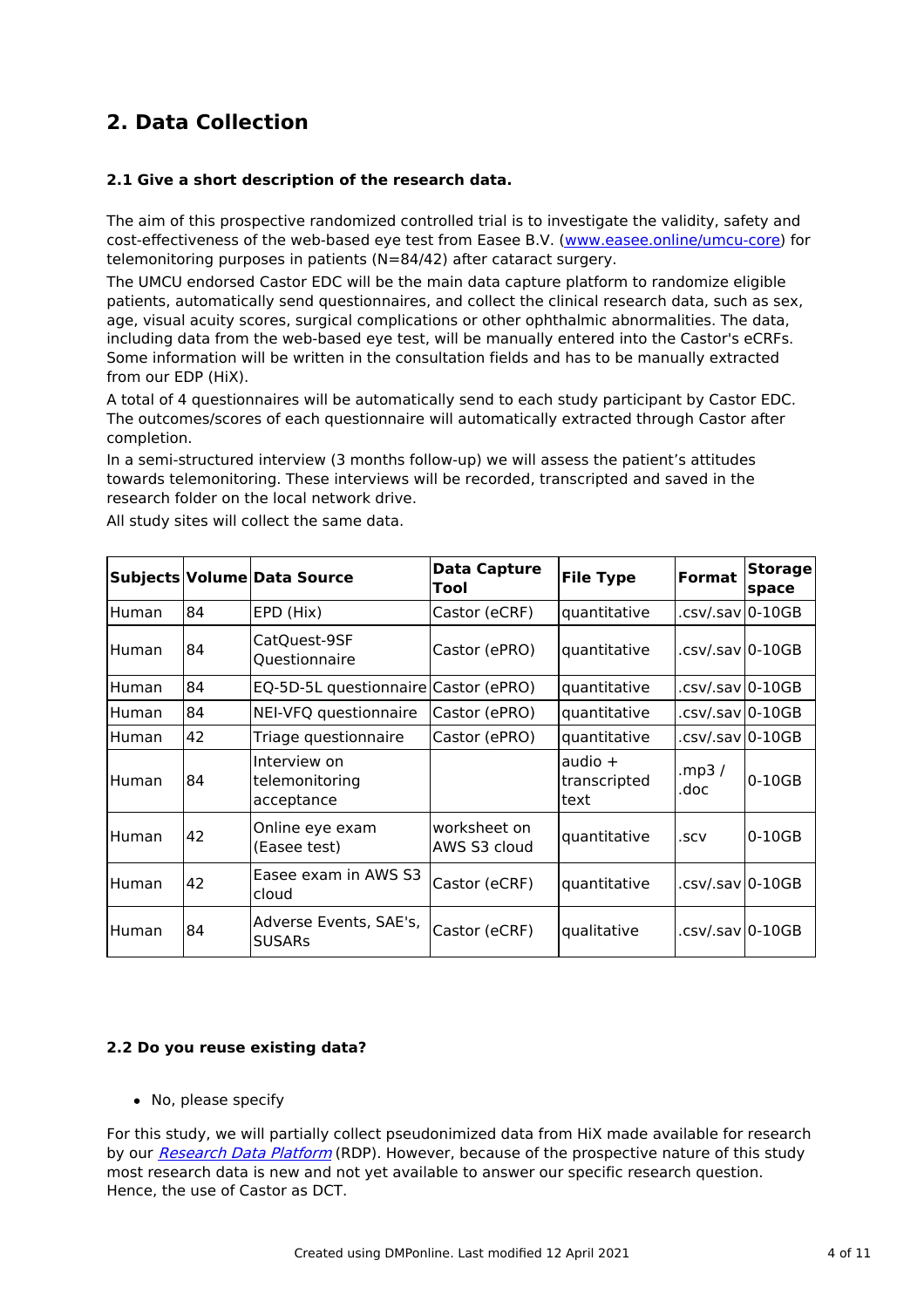### **2.3 Describe who will have access to which data during your study.**

Direct identifying personal data, including a key-linking table to re-identify patients, will be stored in an Excel file in a secure research folder. This data is only accessible to the PI, the executive researcher and the division datamanager. Encoded research data (incremental per country & institute code) will be collected and stored in Castor EDC. As mentioned in our stuyd protocol, a participating centre will only have access to their own study records. The executive researcher and PI of the UMC Utrecht will have access to all study records in Castor EDC.

| Type of data                                                          | Who has access                                                  |
|-----------------------------------------------------------------------|-----------------------------------------------------------------|
| Direct identifying personal data                                      | PI, or executive researcher on behalf of PI (per<br>center)     |
|                                                                       | Datamanager                                                     |
| Key table linking study specific IDs to Patient center)<br><b>IDs</b> | PI, or executive researcher on behalf of PI (per<br>Datamanager |
| Coded data                                                            | Research team (all centers), Datamanager                        |

### **2.4 Describe how you will take care of good data quality.**

Research data from patients will be collected using electronic Case Report Forms (eCRF) in het UMCU's GPDR compliant Data Capture Tool: Castor EDC. In the eCRF, skips and validation checks are built-in. Data quality will be checked by an independent monitor from Julius Clinical. Data collection will be frozen before analysis.  $\sim 10^{-1}$  $\sim 10$ 

| #  | <b>Ouestion</b>                                                         | Yes | No | N/A |
|----|-------------------------------------------------------------------------|-----|----|-----|
| 1. | Do you use a certified Data Capture Tool or Electronic Lab<br>Notebook? | X   |    |     |
| 2. | Have you built in skips and validation checks?                          | X   |    |     |
| 3. | Do you perform repeated measurements?                                   |     | x  |     |
| 4. | Are your devices calibrated?                                            |     |    | X   |
| 5. | Are your data (partially) checked by others (4 eyes principle)?         | X   |    |     |
| 6. | Are your data fully up to date?                                         | X   |    |     |
| 7. | Do you lock your raw data (frozen dataset)                              | X   |    |     |
| 8. | Do you keep a logging (audit trail) of all changes?                     | X   |    |     |
| 9. | Do you have a policy for handling missing data?                         | X   |    |     |
|    | 10. Do you have a policy for handling outliers?                         | X   |    |     |

### **2.5 Specify data management costs and how you plan to cover these costs.**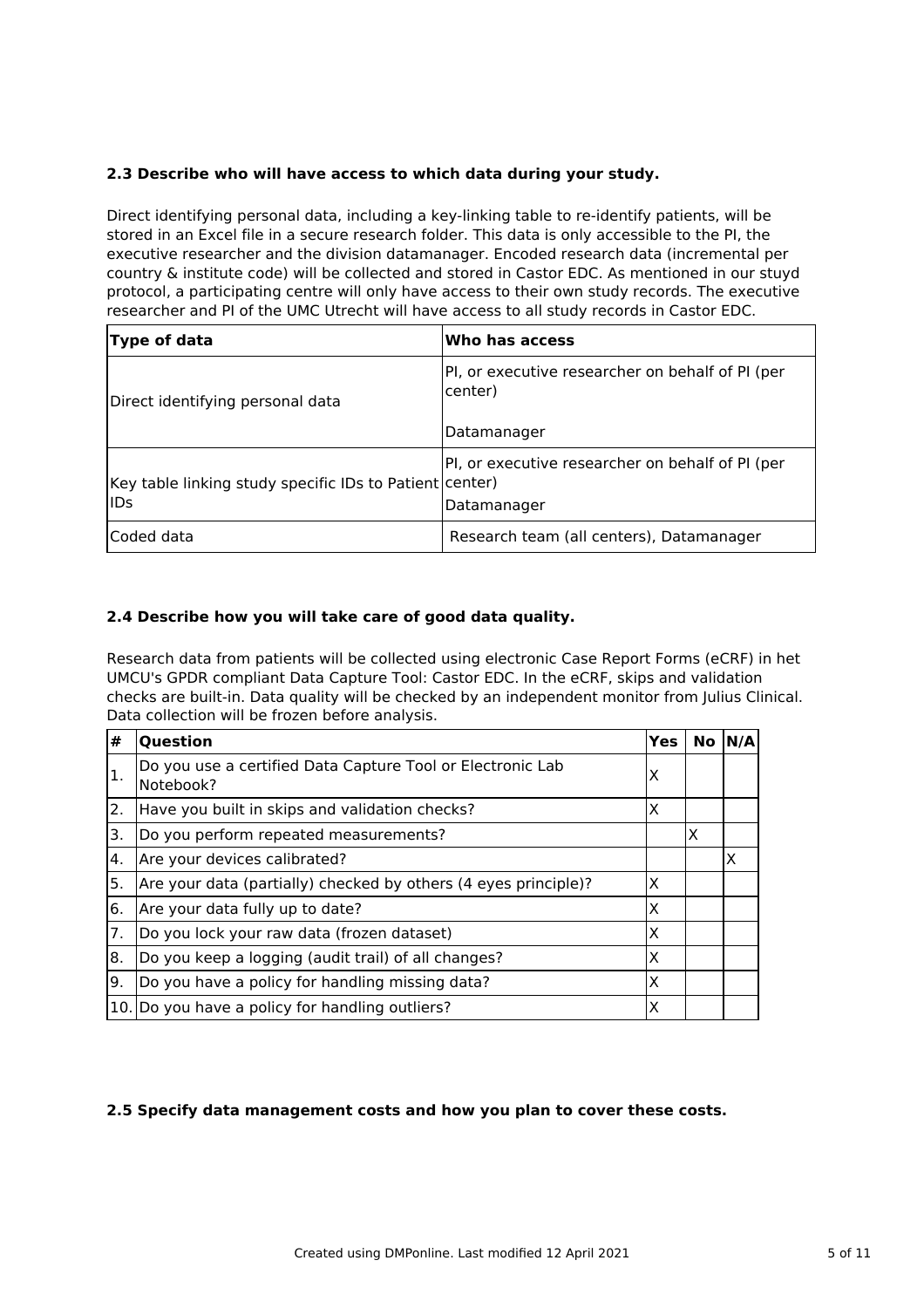| #            | <b>Type of costs</b>          | Division<br>("overhead") | <b>Funder</b> | <b>Other</b><br>(specify) |
|--------------|-------------------------------|--------------------------|---------------|---------------------------|
| 1.           | Time of datamanager           |                          |               |                           |
| 2.           | Data Capture Tool license fee |                          | ⌒             |                           |
|              | Storage                       |                          | ↗             |                           |
| <sup>4</sup> | Archiving*                    |                          |               |                           |

\*DataverseNL

### **2.6 State how ownership of the data and intellectual property rights (IPR) to the data will be managed, and which agreements will be or are made.**

An agreement on the intellectual property rights is laid down in the investigator initiated study agreement between the UMC Utrecht and Easee BV.

"The parties shall jointly own the results arising directly from the clinical studies. All intellectual property rights and know how owned by or licensed to any of the parties as defined below shall remain the property of the party or its licensor: UMCU:

- Data on technology acceptance (questionnaires)
- Patient reported outcomes (ie CatQuest)
- Patient selection (i.e. a triaging questionnaire)
- Interpretation of data on pre-operative comorbidities influencing surgical results (i.e. visual acuity, adverse events)

Easee B.V.:

- Know how on how the technology will need to be technically integrated into existing IT infrastructure and data storage, such as API's, data formats and security protocols
- Expertise and know how on user experience and user interaction to ensure users are performing the tests according to the intended use and minimize the risks of misuse, abuse and/or suboptimal user experience
- Expertise and assistance in quality assurance and quality control allowing for use of the technology accord to relevant standards and regulations
- Insights and data on the user experience and results in various demographic groups and use cases encountered during user test sessions and the use of the product outside of the study."

### **3. Personal data (Data Protection Impact Assessment (DPIA) light)**

**Will you be using personal data (direct or indirect identifying) from the Electronic Patient Dossier (EPD), DNA, body material, images or any other form of personal data?**

Yes, go to next question

I will process personal data. I have consulted the division Datamanager and I do not have to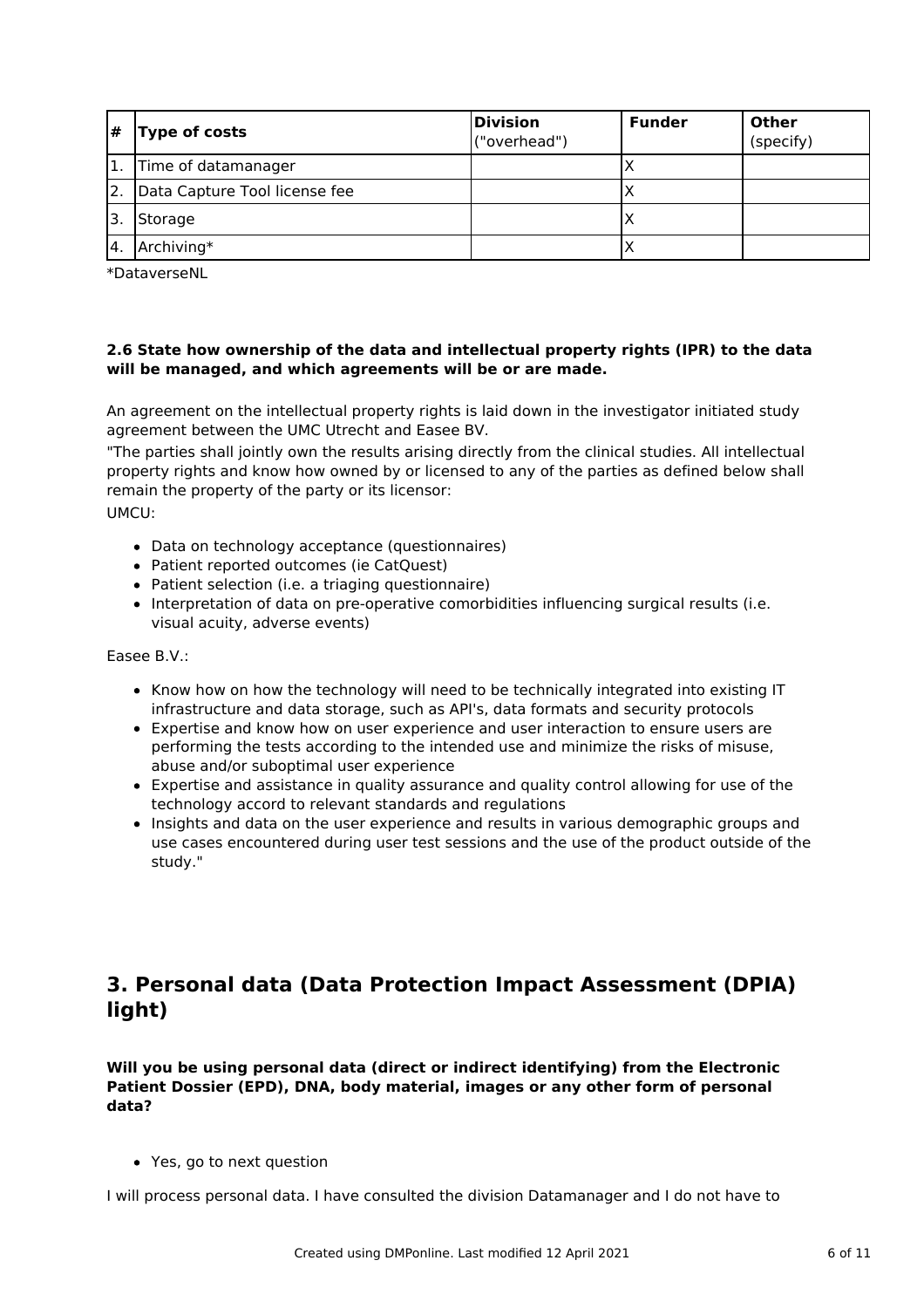complete a full DPIA. I therefore fill out this DPIA light and proceed to 3.1.

### **3.1 Describe which personal data you are collecting and why you need them.**

A detailed description on why the data is collected (study objectives) can be found in the Study Protocol.

| <b>Which personal data?</b>                                                                                | Why?                                                                                                 |
|------------------------------------------------------------------------------------------------------------|------------------------------------------------------------------------------------------------------|
| Name and email address of<br>participants                                                                  | To be able to invite participants for taking part in the<br>research and to send them questionnaires |
| Gender, age                                                                                                | To describe our study population                                                                     |
| Test results of digital eye exams                                                                          | For analysis of study objective                                                                      |
| Visual acuity measurements at in-<br>hospital consultations                                                | For analysis of study objective                                                                      |
| Information regarding occurrence of $ F_{\text{O}} $ analysis of study objective<br>surgical complications |                                                                                                      |

### **3.2 What legal right do you have to process personal data?**

Study-specific informed consent

### **3.3 Describe how you manage your data to comply to the rights of study participants.**

All research data are coded and the linking table to personal data is saved in a secure research folder. The key-linking table is only accessible to the PI, the executive researcher and the division datamanager. With this linking table they can re-identify study participants when necessary and deliver, correct or delete the data.

| <b>Right</b>              | <b>Example answers</b>                                                                                                                                                                                                          |
|---------------------------|---------------------------------------------------------------------------------------------------------------------------------------------------------------------------------------------------------------------------------|
| Right of<br><b>Access</b> | Research data are coded, but can be linked back to personal data, so we<br>can generate a personal record at the moment the person requires that.<br>This needs to be done by an authorized person.                             |
| Right of<br><b>Access</b> | Participants can have access to their own data, if requested.                                                                                                                                                                   |
| Right of<br>Rectification | The authorized person will give the code for which data have to be<br>rectified.                                                                                                                                                |
| Right of<br>Objection     | We use informed consents.                                                                                                                                                                                                       |
| Right to be<br>Forgotten  | In the informed consent we state that the study participant can stop<br>taking part in the research. Removal of collected data from the research<br>database cannot be granted because this would result in a research<br>bias. |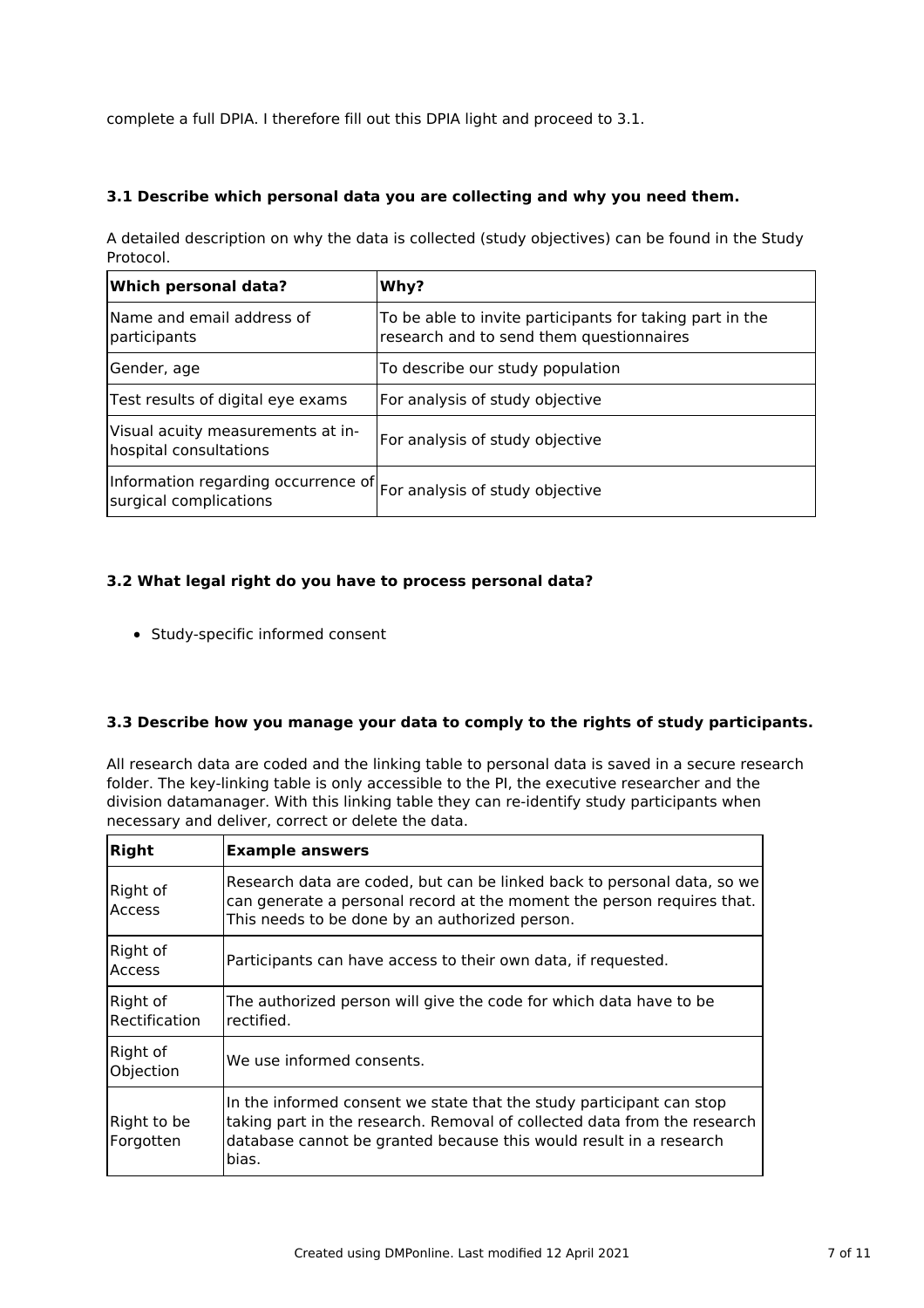### **3.4 Describe the tools and procedures that you use to ensure that only authorized persons have access to personal data.**

We use a secure Research Folder Structure for access control. Only authorized research members have access to personal data, including the key-linking table.

For data collection, we use the UMCU endorsed Electronic Data Capture (EDC) tool Castor, which is ISO 27001 & ISO 9001 compliant. To automatically send surveys email addresses need to be added to the records. Added email addresses are encrypted for the users in such a way that users can send emails to subjects without seeing the actual email address. No other personal data besides email address will be used in the EDC.

### **3.5 Describe how you ensure secure transport of personal data and what contracts are in place for doing that.**

There will be no sharing of direct identifying data. We will use Castor EDC as the database for collecting data.

External centers will manually add the personal data of study participants to the Castor EDCsystem. The personal data will not leave the local network drives of the centers. We will use Castor EDC to anonymously send questionnaires to these study participants without seeing the actual email address.

Easee B.V. will collect data regarding the outcomes of the web-based eye exams. These data will be 'study ID'-specific and stored in a GDPR compliant cloud server with encryption (Amazon Web Services S3 bucket, data will be stored in EU). The executive researcher of the UMC Utrecht will have access to the exam results. The study-IDs will be used to link the eye exams to the study participants.

Easee will have no access to the linking tables to identify the patients based on the study IDs. These linking tables will not be transported outside of the network drives of the local centers. We have confidentiality agreements with all participating centers and a consortium agreement and clinical trial agreement with Easee BV. These agreements are stored in the research folder on the UMCU network drive.

### **4. Data Storage and Backup**

### **4.1 Describe where you will store your data and documentation during the research.**

UMC Utrecht is initiator of this multicenter study. All data and documentation collected by the UMC Utrecht will be stored in the secured Research Folder Structure of the UMC Utrecht. Importantly, personal data is stored separately from other research data and adequate access and control rights are in place. In other participating sites, data and documentation will be stored accordingly.

### **4.2 Describe your backup strategy or the automated backup strategy of your storage locations.**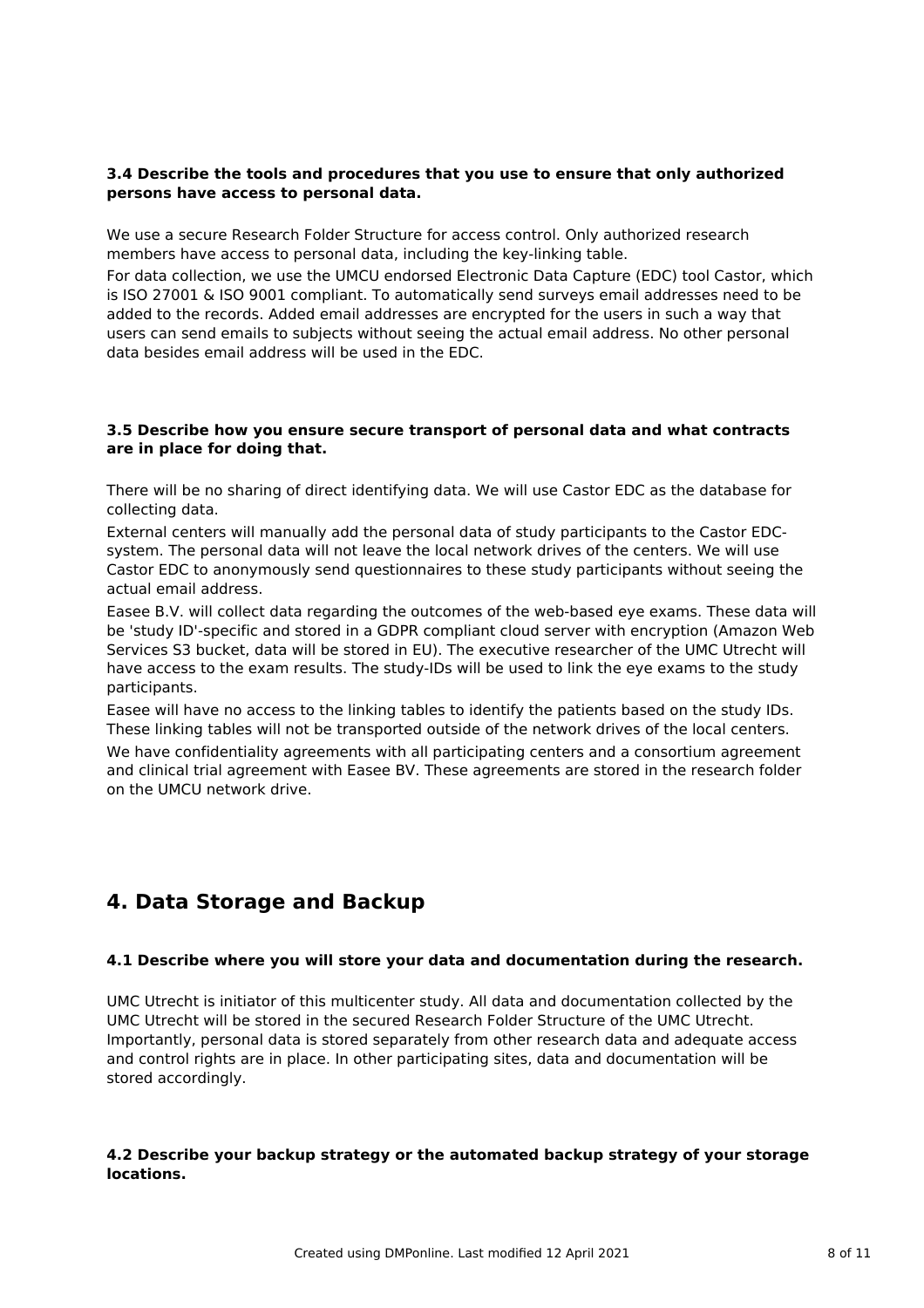During data collection, automatic backups will be made in the Electronic Data Capture Tool Castor. Upon completion of data collection, all data are exported and saved in the Research Folder Structure where they are automatically backed up twice a day by the division IT (dIT).

### **5. Metadata and Documentation**

### **5.1 Describe the metadata that you will collect and which standards you use.**

We will use Castor for collection of data. There will be a data dictionary captured and for every variable this data dictionary contains an explanation of the values. Furthermore, changes in Castor will be recorded in an audit trail.

During data-analysis we will keep track of R-scripts or SPSS syntax.

### **5.2 Describe your version control and file naming standards.**

Track of changes using descriptions of changes per datestamp for each file are stored in a separate Word document.

Furthermore, we will distinguish versions by indicating the version in the filename of the master copy by adding a code after each edit, for example V1.1 (first number for major versions, last for minor versions). The most recent copy at the master location is always used as the source, and before any editing, this file is saved with the new version code in the filename. The file with the highest code number is the most recent version. Every month, we will move minor versions to a folder OLD. The major versions will be listed in a version document (projxVersDoc.txt), stating the distinguishing elements per listed version.

### **6. Data Analysis**

### **6 Describe how you will make the data analysis procedure insightful for peers.**

We will be using SPSS or R, for statistical analysis of the data (will be decided later). The scripts will contain comments, such that every step in the analysis is documented and peers can read why we made certain decisions during the analysis phase.

## **7. Data Preservation and Archiving**

### **7.1 Describe which data and documents are needed to reproduce your findings.**

The data package will contain: the raw data (Castor database export), the study protocol describing the methods and materials, the script to process the data, the scripts leading to tables and figures in the publication, a Castor data dictionairy with explanations on the variable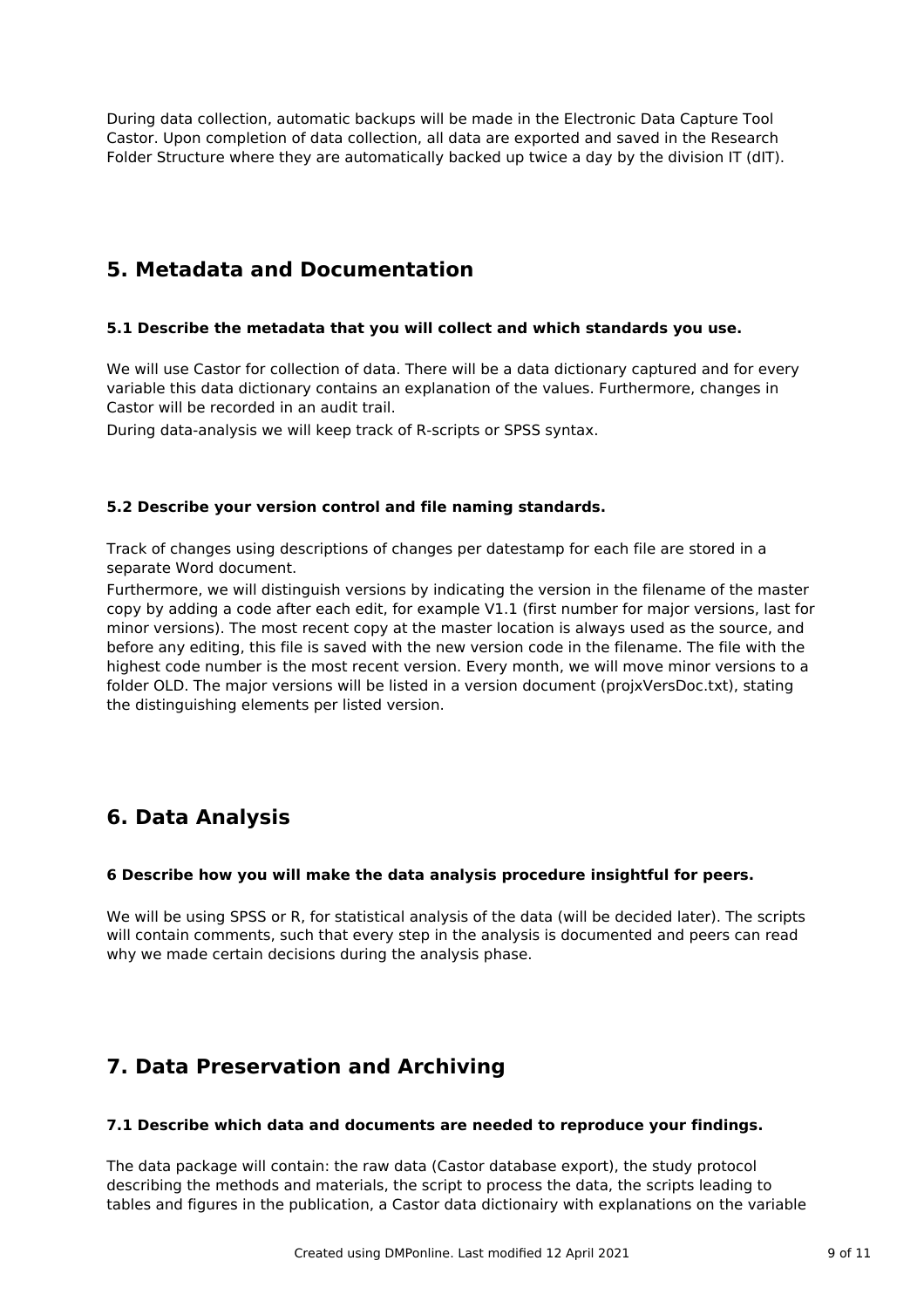names, and a 'read me.txt' file with an overview of files included and their content and use.

### **7.2 Describe for how long the data and documents needed for reproducibility will be available.**

In view of the regulation for Clinical Trials, I need to store all data for at least 15 years with the goal to be able to go back to patient level.

### **7.3 Describe which archive or repository (include the link!) you will use for long-term archiving of your data and whether the repository is certified.**

We will use DataverseNL as certified repository. We will update this section later.

### **7.4 Give the Persistent Identifier (PID) that you will use as a permanent link to your published dataset.**

We will be using a DOI-code and will update this plan as soon as we have the code. The trial has been registred in ClinicalTrials.gov: NCT04809402

### **8. Data Sharing Statement**

#### **8.1 Describe what reuse of your research data you intend or foresee, and what audience will be interested in your data.**

My peers will be reusing all research data in the final dataset to generate new research questions.

#### **8.2 Are there any reasons to make part of the data NOT publicly available or to restrict access to the data once made publicly available?**

Yes (please specify)

Data regarding the online eye exam (its design, functioning and evaluation of the algorithms) of Easee bv will not be made publicly available. Only the test results that are relevant for the study objectives will be made publicly available through publication and a public repository.

### **8.3 Describe which metadata will be available with the data and what methods or software tools are needed to reuse the data.**

All data and documents in the data package mentioned in 7.1 will be shared under restrictions.